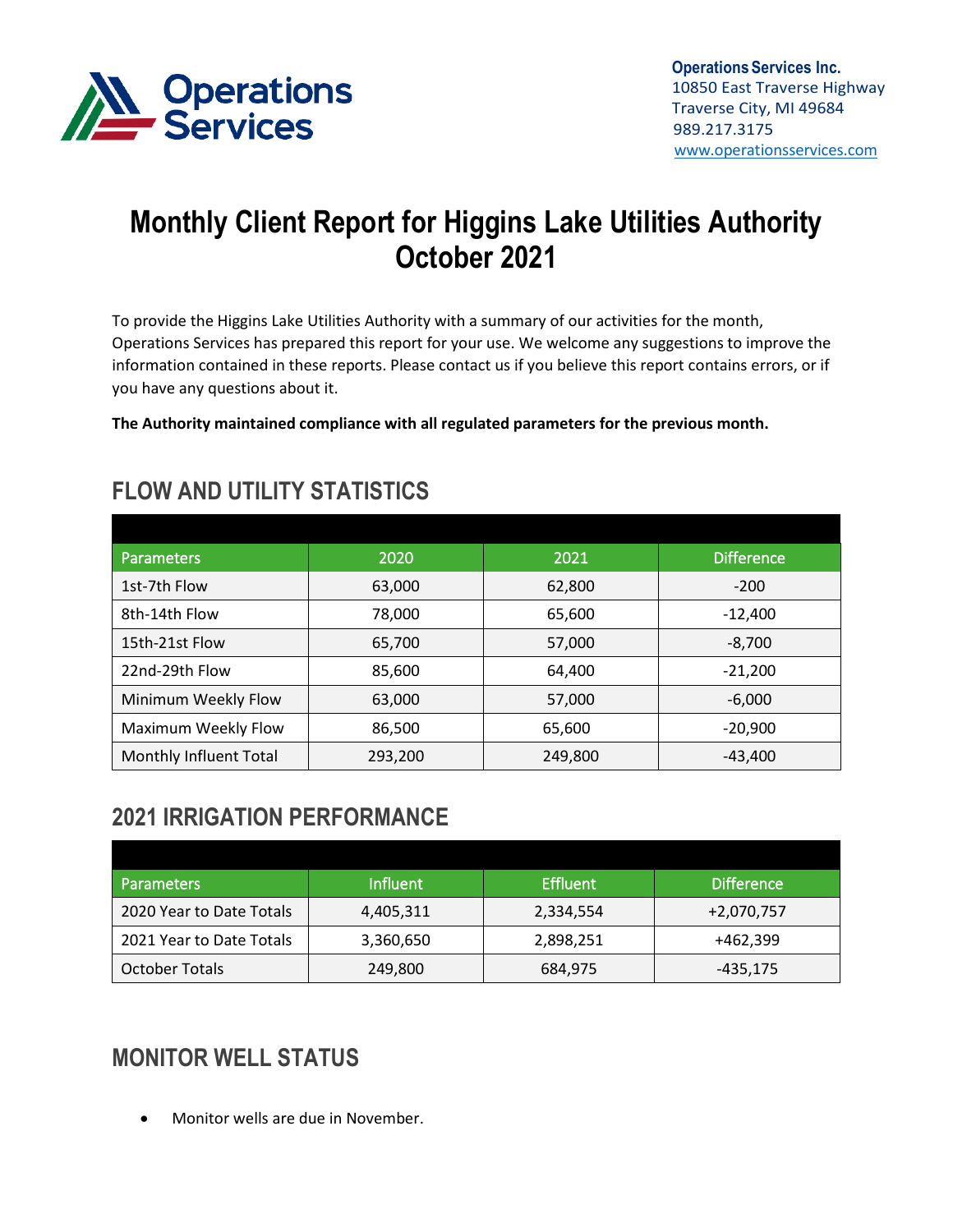#### **MONTHLY E-ONE ACTIVITY SUMMARY**

- Operations Services received 1 E-One service request during October.
- 110 Bay City Legion Dr. Loose alarm light in control panel.
- There were 0 Miss Dig utility location requests during the month.

# **STRATEGIC PLANNING**

• 30 new pumps have been ordered to fill the needs of the duplexes affected by the brown out. However these will not be delivered until late December or January, Same with the three Duplex control panels.

# **MAINTENANCE**

- Weekly lagoon inspections completed.
- Aerators will be removed from the ponds in early November.
- Sprinkler heads will be removed and the fields will be purged of water in the lines in early November.
- Prepping the plant for winter shutdown.
- The facility has stopped discharging.
- The new discharge flow meters have been installed and calibrated.

#### Cummins Backup Generator

- Monthly and weekly inspection and maintenance completed.
- Wasps are constantly in the generator housing.

# **CONSIDERATIONS**

- Small utility trailer for the removal of vegetation around the ponds.
- Send a letter explaining the brown out and the damage done.

# **OTHER NOTEWORTHY EVENTS OR ACTIVITIES**

- Fence repairs are ongoing. A few limbs were removed this month
- The field the farmer planted is coming in nice.

If you have any questions regarding this report, please feel free to contact Operations Services at 989.217.3175

Wade Trim Operations Services, Inc.